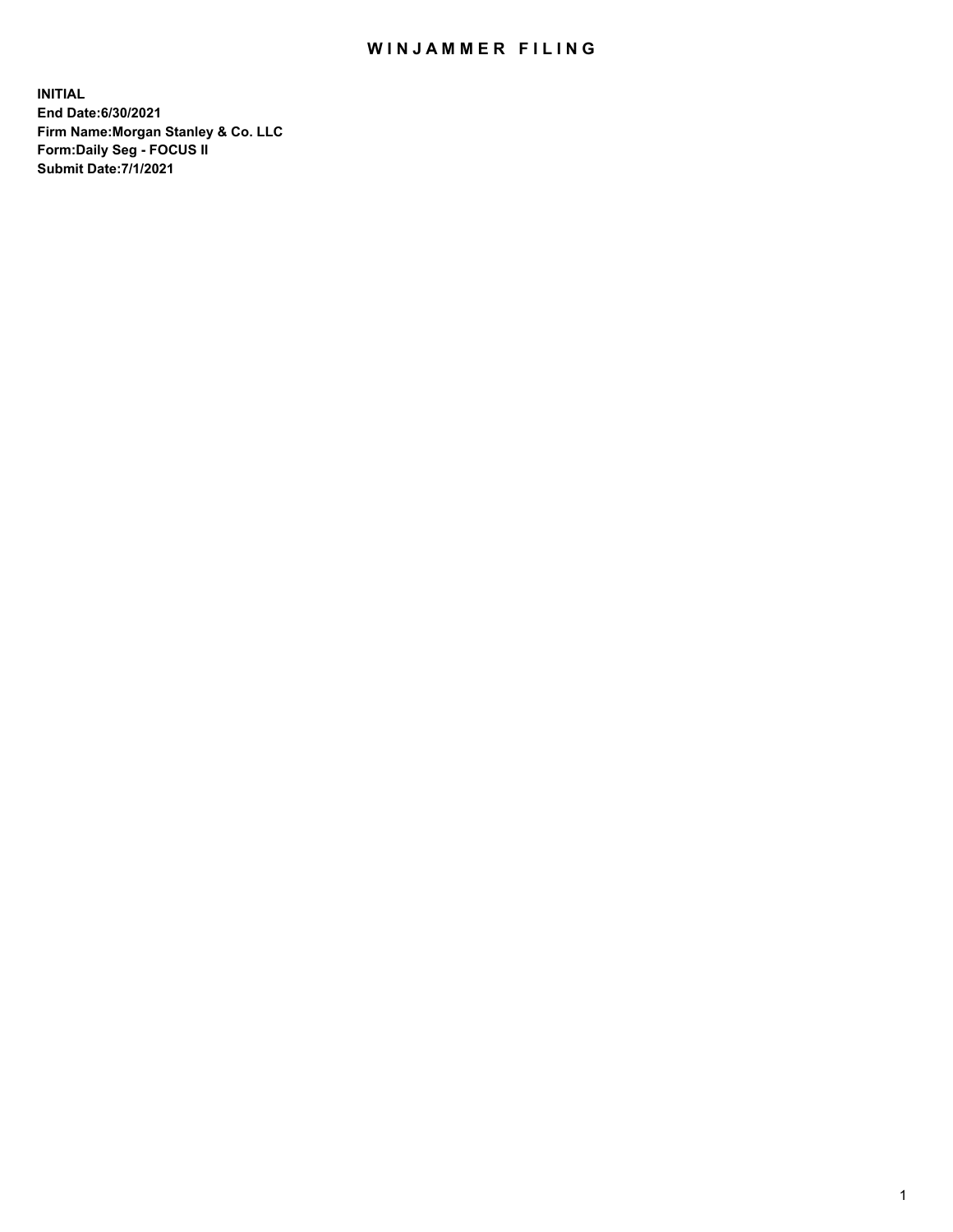**INITIAL End Date:6/30/2021 Firm Name:Morgan Stanley & Co. LLC Form:Daily Seg - FOCUS II Submit Date:7/1/2021 Daily Segregation - Cover Page**

| Name of Company                                                                                                                                                                                                                                                                                                                | Morgan Stanley & Co. LLC                               |
|--------------------------------------------------------------------------------------------------------------------------------------------------------------------------------------------------------------------------------------------------------------------------------------------------------------------------------|--------------------------------------------------------|
| <b>Contact Name</b>                                                                                                                                                                                                                                                                                                            | <b>Ikram Shah</b>                                      |
| <b>Contact Phone Number</b>                                                                                                                                                                                                                                                                                                    | 212-276-0963                                           |
| <b>Contact Email Address</b>                                                                                                                                                                                                                                                                                                   | Ikram.shah@morganstanley.com                           |
| FCM's Customer Segregated Funds Residual Interest Target (choose one):<br>a. Minimum dollar amount: ; or<br>b. Minimum percentage of customer segregated funds required:% ; or<br>c. Dollar amount range between: and; or<br>d. Percentage range of customer segregated funds required between:% and%.                         | 235,000,000<br><u>0</u><br><u>00</u><br>0 Q            |
| FCM's Customer Secured Amount Funds Residual Interest Target (choose one):<br>a. Minimum dollar amount: ; or<br>b. Minimum percentage of customer secured funds required:%; or<br>c. Dollar amount range between: and; or<br>d. Percentage range of customer secured funds required between:% and%.                            | 140,000,000<br><u>0</u><br><u>00</u><br>0 <sup>0</sup> |
| FCM's Cleared Swaps Customer Collateral Residual Interest Target (choose one):<br>a. Minimum dollar amount: ; or<br>b. Minimum percentage of cleared swaps customer collateral required:% ; or<br>c. Dollar amount range between: and; or<br>d. Percentage range of cleared swaps customer collateral required between:% and%. | 92,000,000<br><u>0</u><br>00<br>00                     |

Attach supporting documents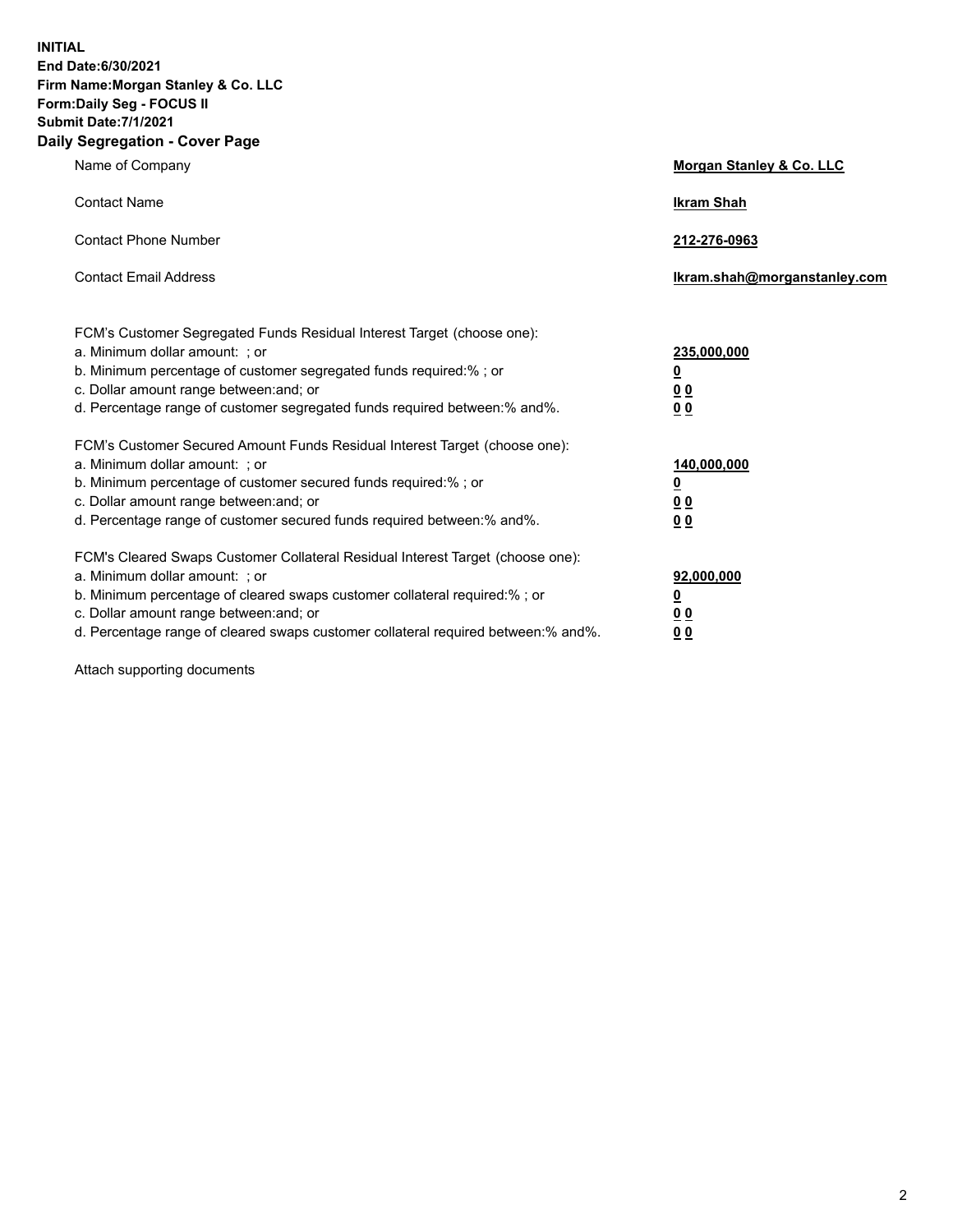|    | <b>INITIAL</b><br>End Date:6/30/2021<br>Firm Name: Morgan Stanley & Co. LLC<br>Form: Daily Seg - FOCUS II<br><b>Submit Date: 7/1/2021</b><br><b>Daily Segregation - Secured Amounts</b> |                                         |
|----|-----------------------------------------------------------------------------------------------------------------------------------------------------------------------------------------|-----------------------------------------|
|    | Foreign Futures and Foreign Options Secured Amounts                                                                                                                                     |                                         |
|    | Amount required to be set aside pursuant to law, rule or regulation of a foreign                                                                                                        | $0$ [7305]                              |
|    | government or a rule of a self-regulatory organization authorized thereunder                                                                                                            |                                         |
| 1. | Net ledger balance - Foreign Futures and Foreign Option Trading - All Customers<br>A. Cash                                                                                              | 4,757,582,065 [7315]                    |
|    | B. Securities (at market)                                                                                                                                                               | 2,232,579,874 [7317]                    |
| 2. | Net unrealized profit (loss) in open futures contracts traded on a foreign board of trade                                                                                               | 697,239,391 [7325]                      |
| 3. | Exchange traded options                                                                                                                                                                 |                                         |
|    | a. Market value of open option contracts purchased on a foreign board of trade                                                                                                          | 23,548,071 [7335]                       |
|    | b. Market value of open contracts granted (sold) on a foreign board of trade                                                                                                            | -17,870,653 [7337]                      |
| 4. | Net equity (deficit) (add lines 1. 2. and 3.)                                                                                                                                           | 7,693,078,748 [7345]                    |
| 5. | Account liquidating to a deficit and account with a debit balances - gross amount                                                                                                       | 46,969,911 [7351]                       |
|    | Less: amount offset by customer owned securities                                                                                                                                        | -45,645,802 [7352] 1,324,109            |
| 6. | Amount required to be set aside as the secured amount - Net Liquidating Equity                                                                                                          | [7354]<br>7,694,402,857 [7355]          |
|    | Method (add lines 4 and 5)                                                                                                                                                              |                                         |
| 7. | Greater of amount required to be set aside pursuant to foreign jurisdiction (above) or line                                                                                             | 7,694,402,857 [7360]                    |
|    | 6.                                                                                                                                                                                      |                                         |
|    | FUNDS DEPOSITED IN SEPARATE REGULATION 30.7 ACCOUNTS                                                                                                                                    |                                         |
| 1. | Cash in banks                                                                                                                                                                           |                                         |
|    | A. Banks located in the United States                                                                                                                                                   | 465,533,116 [7500]                      |
|    | B. Other banks qualified under Regulation 30.7                                                                                                                                          | 456,875,986 [7520] 922,409,102          |
| 2. | <b>Securities</b>                                                                                                                                                                       | [7530]                                  |
|    | A. In safekeeping with banks located in the United States                                                                                                                               | 644,265,537 [7540]                      |
|    | B. In safekeeping with other banks qualified under Regulation 30.7                                                                                                                      | 42,695,496 [7560] 686,961,033           |
|    |                                                                                                                                                                                         | [7570]                                  |
| 3. | Equities with registered futures commission merchants                                                                                                                                   |                                         |
|    | A. Cash                                                                                                                                                                                 | 15,430,353 [7580]                       |
|    | <b>B.</b> Securities                                                                                                                                                                    | $0$ [7590]                              |
|    | C. Unrealized gain (loss) on open futures contracts                                                                                                                                     | 1,087,211 [7600]                        |
|    | D. Value of long option contracts                                                                                                                                                       | $0$ [7610]                              |
| 4. | E. Value of short option contracts<br>Amounts held by clearing organizations of foreign boards of trade                                                                                 | 0 [7615] 14,343,142 [7620]              |
|    | A. Cash                                                                                                                                                                                 | $0$ [7640]                              |
|    | <b>B.</b> Securities                                                                                                                                                                    | $0$ [7650]                              |
|    | C. Amount due to (from) clearing organization - daily variation                                                                                                                         | $0$ [7660]                              |
|    | D. Value of long option contracts                                                                                                                                                       | $0$ [7670]                              |
|    | E. Value of short option contracts                                                                                                                                                      | 0 [7675] 0 [7680]                       |
| 5. | Amounts held by members of foreign boards of trade                                                                                                                                      |                                         |
|    | A. Cash                                                                                                                                                                                 | 4,036,354,437 [7700]                    |
|    | <b>B.</b> Securities                                                                                                                                                                    | 1,545,618,841 [7710]                    |
|    | C. Unrealized gain (loss) on open futures contracts<br>D. Value of long option contracts                                                                                                | 698,326,602 [7720]<br>23,548,071 [7730] |
|    | E. Value of short option contracts                                                                                                                                                      | -17,870,653 [7735] 6,285,977,298        |
|    |                                                                                                                                                                                         | $[7740]$                                |
| 6. | Amounts with other depositories designated by a foreign board of trade                                                                                                                  | $0$ [7760]                              |
| 7. | Segregated funds on hand                                                                                                                                                                | $0$ [7765]                              |
| 8. | Total funds in separate section 30.7 accounts                                                                                                                                           | 7,909,690,575 [7770]                    |

- 9. Excess (deficiency) Set Aside for Secured Amount (subtract line 7 Secured Statement Page 1 from Line 8)
- 10. Management Target Amount for Excess funds in separate section 30.7 accounts **140,000,000** [7780]
- 11. Excess (deficiency) funds in separate 30.7 accounts over (under) Management Target **75,287,718** [7785]

**215,287,718** [7380]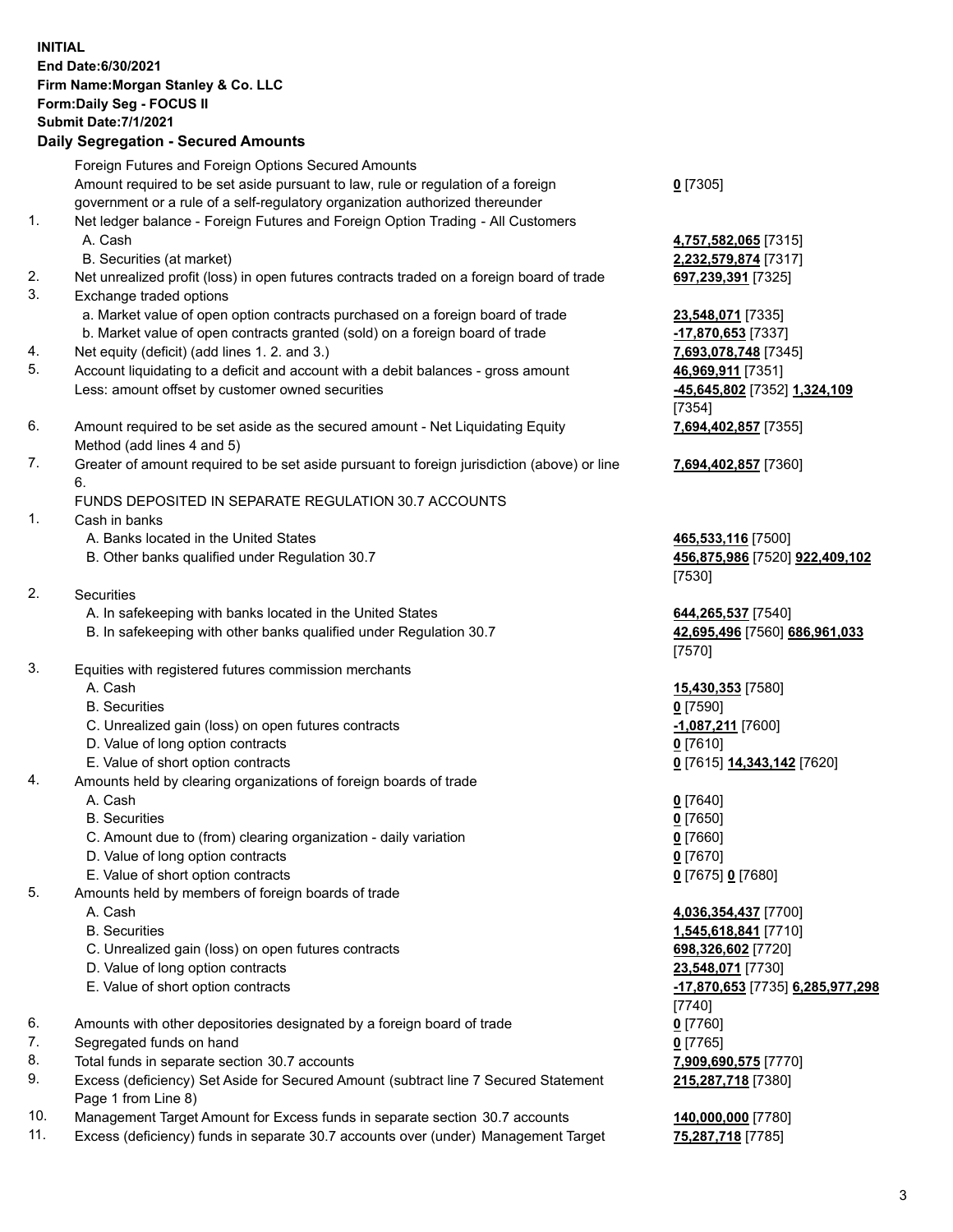**INITIAL End Date:6/30/2021 Firm Name:Morgan Stanley & Co. LLC Form:Daily Seg - FOCUS II Submit Date:7/1/2021 Daily Segregation - Segregation Statement** SEGREGATION REQUIREMENTS(Section 4d(2) of the CEAct) 1. Net ledger balance A. Cash **15,744,601,408** [7010] B. Securities (at market) **7,996,430,760** [7020] 2. Net unrealized profit (loss) in open futures contracts traded on a contract market **2,184,796,496** [7030] 3. Exchange traded options A. Add market value of open option contracts purchased on a contract market **946,125,284** [7032] B. Deduct market value of open option contracts granted (sold) on a contract market **-418,917,291** [7033] 4. Net equity (deficit) (add lines 1, 2 and 3) **26,453,036,657** [7040] 5. Accounts liquidating to a deficit and accounts with debit balances - gross amount **215,399,042** [7045] Less: amount offset by customer securities **-207,266,808** [7047] **8,132,234** [7050] 6. Amount required to be segregated (add lines 4 and 5) **26,461,168,891** [7060] FUNDS IN SEGREGATED ACCOUNTS 7. Deposited in segregated funds bank accounts A. Cash **3,280,435,483** [7070] B. Securities representing investments of customers' funds (at market) **0** [7080] C. Securities held for particular customers or option customers in lieu of cash (at market) **2,303,619,259** [7090] 8. Margins on deposit with derivatives clearing organizations of contract markets A. Cash **14,995,113,015** [7100] B. Securities representing investments of customers' funds (at market) **0** [7110] C. Securities held for particular customers or option customers in lieu of cash (at market) **5,215,005,519** [7120] 9. Net settlement from (to) derivatives clearing organizations of contract markets **35,605,616** [7130] 10. Exchange traded options A. Value of open long option contracts **946,125,284** [7132] B. Value of open short option contracts **-418,917,291** [7133] 11. Net equities with other FCMs A. Net liquidating equity **12,222,628** [7140] B. Securities representing investments of customers' funds (at market) **0** [7160] C. Securities held for particular customers or option customers in lieu of cash (at market) **0** [7170] 12. Segregated funds on hand **477,805,982** [7150] 13. Total amount in segregation (add lines 7 through 12) **26,847,015,495** [7180] 14. Excess (deficiency) funds in segregation (subtract line 6 from line 13) **385,846,604** [7190] 15. Management Target Amount for Excess funds in segregation **235,000,000** [7194]

16. Excess (deficiency) funds in segregation over (under) Management Target Amount Excess

**150,846,604** [7198]